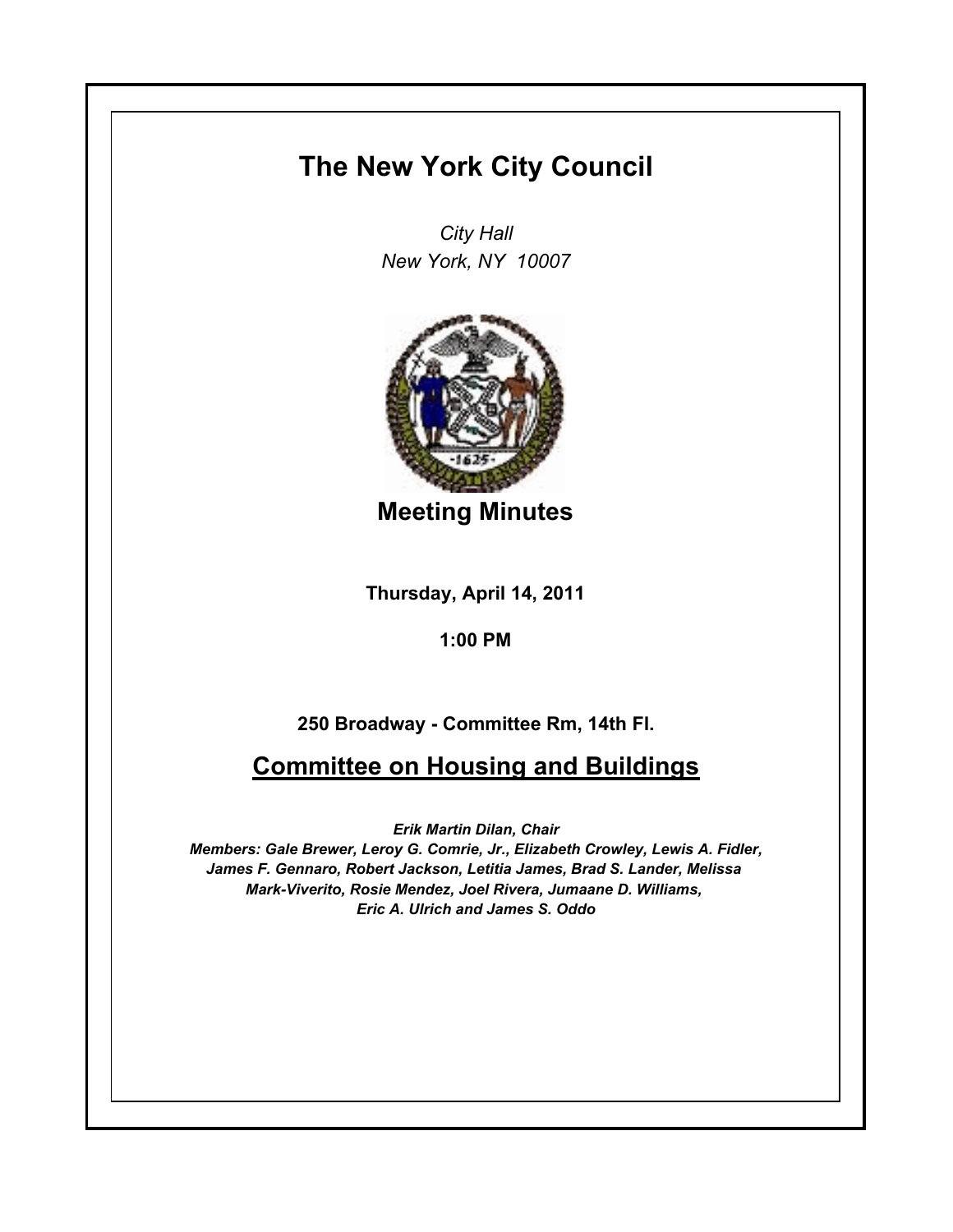| Roll Call     |                                                                                                                                                                                                                                                                                                                               |
|---------------|-------------------------------------------------------------------------------------------------------------------------------------------------------------------------------------------------------------------------------------------------------------------------------------------------------------------------------|
|               | <b>Present:</b>                                                                                                                                                                                                                                                                                                               |
|               | Dilan, Brewer, Comrie Jr., Crowley, Fidler, Gennaro, Jackson, James, Lander,<br>Mark-Viverito, Oddo, Rivera, Ulrich and Williams                                                                                                                                                                                              |
|               | Absent:                                                                                                                                                                                                                                                                                                                       |
|               | Mendez                                                                                                                                                                                                                                                                                                                        |
| Int 0494-2011 | A Local Law to amend the administrative code of the city of New<br>York, in relation to requiring the posting of a bond to ensure<br>compliance with building and maintenance requirements by<br>holders of mortgages commencing foreclosure actions.<br>Committee Report 4/14/11, Hearing Transcript 4/14/11<br>Attachments: |
|               | This Introduction was Hearing Held by Committee                                                                                                                                                                                                                                                                               |
|               | Committee Report 4/14/11, Hearing Transcript 4/14/11<br><b>Attachments:</b>                                                                                                                                                                                                                                                   |
|               |                                                                                                                                                                                                                                                                                                                               |
|               | This Introduction was Laid Over by Committee                                                                                                                                                                                                                                                                                  |
| Int 0500-2011 | A Local Law to amend the administrative code of the city of New<br>York, in relation to the responsibilities of a mortgagee commencing<br>an action to recover residential real property.                                                                                                                                     |
|               | Committee Report 4/14/11, Hearing Transcript 4/14/11<br><b>Attachments:</b>                                                                                                                                                                                                                                                   |
|               | This Introduction was Hearing Held by Committee                                                                                                                                                                                                                                                                               |
|               | Committee Report 4/14/11, Hearing Transcript 4/14/11<br><b>Attachments:</b>                                                                                                                                                                                                                                                   |
|               | This Introduction was Laid Over by Committee                                                                                                                                                                                                                                                                                  |
| Int 0501-2011 | A Local Law to amend the administrative code of the city of New<br>York, in relation to registration by a mortgagee commencing an<br>action to recover residential real property.                                                                                                                                             |
|               | Committee Report 4/14/11, Hearing Transcript 4/14/11<br><b>Attachments:</b>                                                                                                                                                                                                                                                   |
|               | This Introduction was Hearing Held by Committee                                                                                                                                                                                                                                                                               |
|               | Committee Report 4/14/11, Hearing Transcript 4/14/11<br><b>Attachments:</b>                                                                                                                                                                                                                                                   |
|               | This Introduction was Laid Over by Committee                                                                                                                                                                                                                                                                                  |
| Int 0531-2011 | A Local Law to amend the administrative code of the city of New<br>York, in relation to the installation of window guards.                                                                                                                                                                                                    |
|               | Committee Report 4/14/11, Hearing Transcript 4/14/11<br><b>Attachments:</b>                                                                                                                                                                                                                                                   |
|               | This Introduction was Hearing Held by Committee                                                                                                                                                                                                                                                                               |